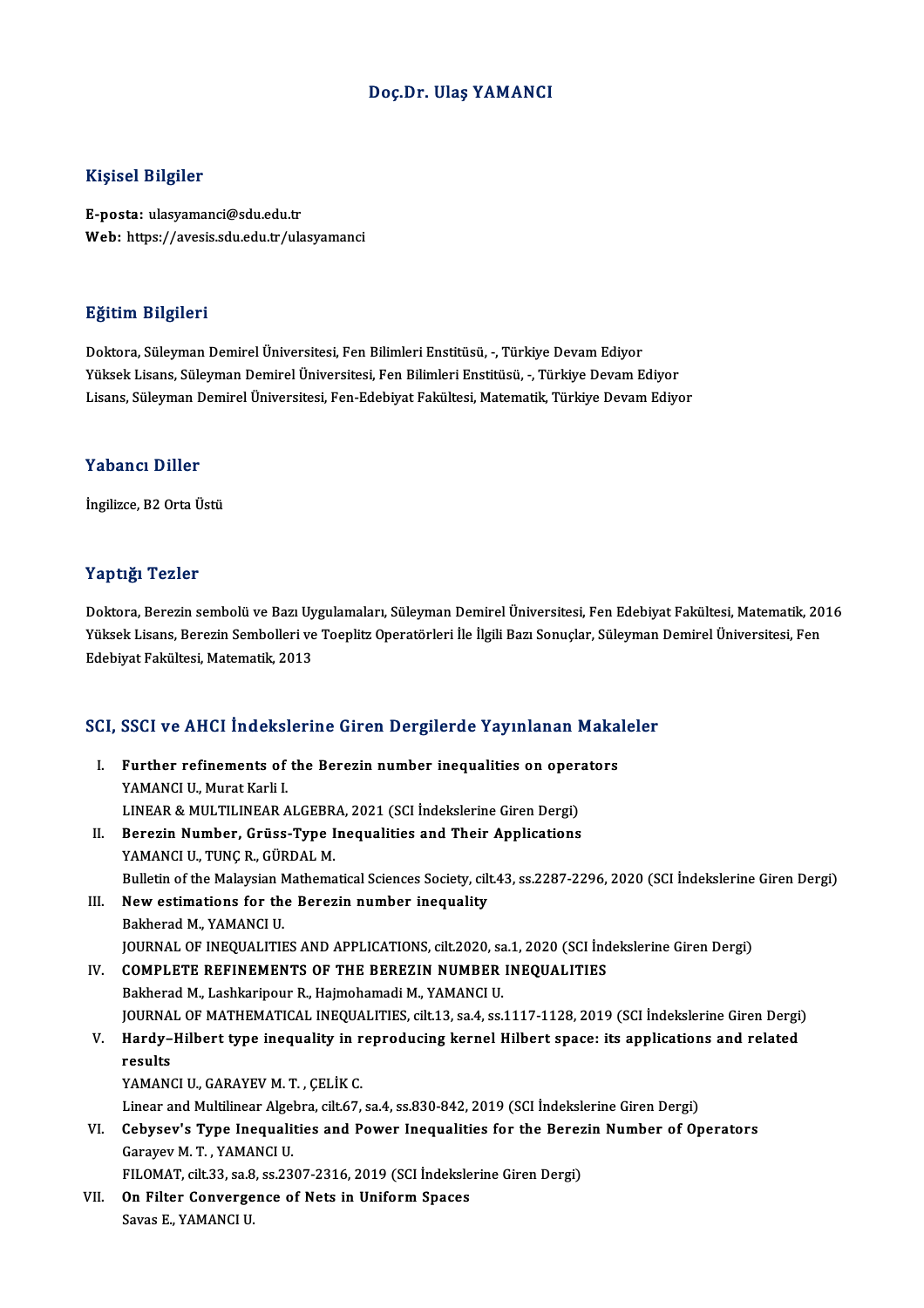|        | FILOMAT, cilt.33, sa.2, ss.353-357, 2019 (SCI Indekslerine Giren Dergi)                                            |
|--------|--------------------------------------------------------------------------------------------------------------------|
| VIII.  | Some results related to the Berezin number inequalities                                                            |
|        | YAMANCI U., Garayev M.                                                                                             |
|        | TURKISH JOURNAL OF MATHEMATICS, cilt43, sa.4, ss.1940-1952, 2019 (SCI İndekslerine Giren Dergi)                    |
| IX.    | Boundary Behavior of Berezin Symbols and Related Results                                                           |
|        | Garayev M. T., GÜRDAL M., YAMANCI U., Halouani B.                                                                  |
|        | FILOMAT, cilt.33, sa.14, ss.4433-4439, 2019 (SCI İndekslerine Giren Dergi)                                         |
|        |                                                                                                                    |
| Х.     | Some results for operators on a model space                                                                        |
|        | GÜRDAL M., YAMANCI U., Garayev M.                                                                                  |
| XI.    | FRONTIERS OF MATHEMATICS IN CHINA, cilt.13, sa.2, ss.287-300, 2018 (SCI Indekslerine Giren Dergi)                  |
|        | On the summability methods of logarithmic type and the Berezin symbol                                              |
|        | YAMANCI U.                                                                                                         |
|        | TURKISH JOURNAL OF MATHEMATICS, cilt.42, sa 5, ss.2417-2422, 2018 (SCI İndekslerine Giren Dergi)                   |
| XII.   | Berezin Number Inequality for Convex Function in Reproducing Kernel Hilbert Space                                  |
|        | YAMANCI U., GÜRDAL M., Garayev M. T.                                                                               |
|        | FILOMAT, cilt 31, sa.18, ss.5711-5717, 2017 (SCI İndekslerine Giren Dergi)                                         |
| XIII.  | On numerical radius and Berezin number inequalities for reproducing kernel Hilbert space                           |
|        | YAMANCI U., GÜRDAL M.                                                                                              |
|        | NEW YORK JOURNAL OF MATHEMATICS, cilt.23, ss.1531-1537, 2017 (SCI İndekslerine Giren Dergi)                        |
| XIV.   | Berezin symbols and Borel summability                                                                              |
|        | GARAYEV M. T., GÜRDAL M., YAMANCI U.                                                                               |
|        | QUAESTIONES MATHEMATICAE, cilt.40, sa.3, ss.403-411, 2017 (SCI İndekslerine Giren Dergi)                           |
| XV.    | Description of Bloch spaces, weighted Bergman spaces and invariant subspaces, and related                          |
|        | questions                                                                                                          |
|        | GARAYEV M. T., GÜRDAL M., YAMANCI U.                                                                               |
|        | KUWAIT JOURNAL OF SCIENCE, cilt.43, sa.3, ss.70-77, 2016 (SCI Indekslerine Giren Dergi)                            |
| XVI.   | Statistical convergence and operators on Fock space                                                                |
|        | YAMANCI U., GÜRDAL M.                                                                                              |
|        | NEW YORK JOURNAL OF MATHEMATICS, cilt.22, ss.199-207, 2016 (SCI İndekslerine Giren Dergi)                          |
| XVII.  | STATISTICAL CONVERGENCE AND SOME QUESTIONS OF OPERATOR THEORY                                                      |
|        | GÜRDAL M., YAMANCI U.                                                                                              |
|        | DYNAMIC SYSTEMS AND APPLICATIONS, cilt.24, sa.3, ss.305-311, 2015 (SCI Indekslerine Giren Dergi)                   |
| XVIII. | Generators of certain function Banach algebras and related questions                                               |
|        | GÜRDAL M., YAMANCI U., SALTAN S.                                                                                   |
|        | APPLIED MATHEMATICS & INFORMATION SCIENCES, cilt.9, sa.1, ss.85-88, 2015 (SCI Expanded Indekslerine Giren          |
|        | Dergi)                                                                                                             |
| XIX.   | dist-FORMULAS AND TOEPLITZ OPERATORS                                                                               |
|        | GÜRDAL M., GARAYEV M. T., SALTAN S., YAMANCI U.                                                                    |
|        | ANNALS OF FUNCTIONAL ANALYSIS, cilt.6, sa.1, ss.221-226, 2015 (SCI İndekslerine Giren Dergi)                       |
| XX.    | Generators of certain function Banach algebras and related questions                                               |
|        | GÜRDAL M., SALTAN S., YAMANCI U.                                                                                   |
|        | Applied Mathematics and Information Sciences, cilt.9, sa.1, ss.85-88, 2015 (SCI Expanded Indekslerine Giren Dergi) |
| XXI.   | SOME RESULTS RELATED WITH BEREZIN SYMBOLS AND TOEPLITZ OPERATORS                                                   |
|        | KARAEV M. T., GÜRDAL M., YAMANCI U.                                                                                |
|        | MATHEMATICAL INEQUALITIES & APPLICATIONS, cilt.17, sa.3, ss.1031-1045, 2014 (SCI Indekslerine Giren Dergi)         |
| XXII.  | SPECIAL OPERATOR CLASSES AND THEIR PROPERTIES                                                                      |
|        | KARAEV M. T., Guerdal M., Yamanci U.                                                                               |
|        | BANACH JOURNAL OF MATHEMATICAL ANALYSIS, cilt.7, sa.2, ss.74-85, 2013 (SCI Indekslerine Giren Dergi)               |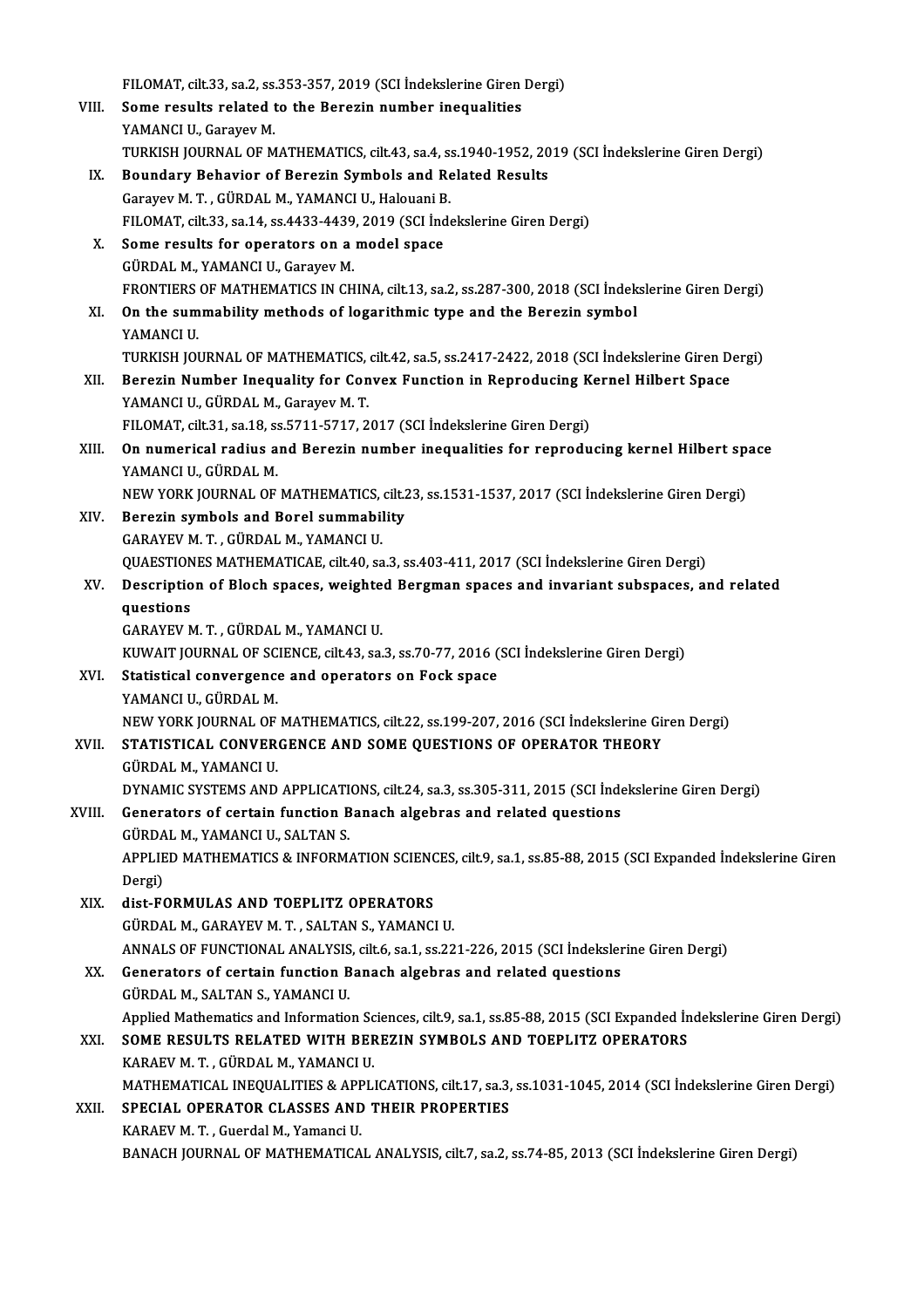## Diğer Dergilerde Yayınlanan Makaleler

| Diğer Dergilerde Yayınlanan Makaleler |                                                                                                                                                                    |  |
|---------------------------------------|--------------------------------------------------------------------------------------------------------------------------------------------------------------------|--|
| L                                     | I-localized Sequence in Two Normed Spaces                                                                                                                          |  |
|                                       | YAMANCI U., SAVAŞ E., GÜRDAL M.                                                                                                                                    |  |
|                                       | Malaysian Journal of Mathematical Science, cilt.14, sa.3, ss.491-503, 2020 (ESCI İndekslerine Giren Dergi)                                                         |  |
| П.                                    | STATISTICALLY LOCALIZED SEQUENCES IN 2-NORMED SPACES                                                                                                               |  |
|                                       | YAMANCI U., ADİLOĞLU A., GÜRDAL M.                                                                                                                                 |  |
|                                       | Honam Mathematical journal, cilt.42, ss.161-173, 2020 (ESCI İndekslerine Giren Dergi)                                                                              |  |
| III.                                  | I-lacunary statistical convergence of weighted g via modulus functions in 2-normed spaces                                                                          |  |
|                                       | SAVAŞ E, YAMANCI U, GÜRDAL M.                                                                                                                                      |  |
|                                       | COMMUNICATIONS FACULTY OF SCIENCES UNIVERSITY OF ANKARA-SERIES A1 MATHEMATICS AND STATISTICS,<br>cilt.68, sa.2, ss.2324-2332, 2019 (ESCI İndekslerine Giren Dergi) |  |
| IV.                                   | ON BOREL CONVERGENCE OF DOUBLE SEQUENCES                                                                                                                           |  |
|                                       | YAMANCI U.                                                                                                                                                         |  |
|                                       | COMMUNICATIONS FACULTY OF SCIENCES UNIVERSITY OF ANKARA-SERIES A1 MATHEMATICS AND STATISTICS,                                                                      |  |
|                                       | cilt.68, sa.2, ss.1289-1293, 2019 (ESCI İndekslerine Giren Dergi)                                                                                                  |  |
| V.                                    | On Asymptotically Generalized Statistical Equivalent Double Sequences Via Ideals                                                                                   |  |
|                                       | YAMANCI U., GÜRDAL M.                                                                                                                                              |  |
|                                       | Electronic Journal of Mathematical Analysis and Applications, cilt.3, sa.1, ss.89-96, 2015 (Diğer Kurumların Hakemli                                               |  |
|                                       | Dergileri)                                                                                                                                                         |  |
| VI.                                   | On some numerical characteristics of operators                                                                                                                     |  |
|                                       | GÜRDAL M., Garayev M., SALTAN S., YAMANCI U.                                                                                                                       |  |
|                                       | Arab Journal of Mathematical Sciences, cilt.21, sa.1, ss.118-126, 2015 (Diğer Kurumların Hakemli Dergileri)                                                        |  |
| VII.                                  | I statistically pre Cauchy double sequences                                                                                                                        |  |
|                                       | YAMANCI U., GÜRDAL M.                                                                                                                                              |  |
|                                       | Global Journal of Mathematical Analysis, cilt.2, sa.4, ss.297-303, 2014 (Diğer Kurumların Hakemli Dergileri)                                                       |  |
| VIII.                                 | AI-statistical convergence with respect to a sequence of modulus functions                                                                                         |  |
|                                       | YAMANCI U., GÜRDAL M., SALTAN S.                                                                                                                                   |  |
|                                       | CONTEMPORARY ANALYSIS AND APPLIED MATHEMATICS, cilt.2, sa.1, ss.136-145, 2014 (ESCI Indekslerine Giren                                                             |  |
|                                       | Dergi)<br>IX. AI-statistical convergence with respect to a sequence of modulus functions                                                                           |  |
|                                       | YAMANCI U., GÜRDAL M., SALTAN S.                                                                                                                                   |  |
|                                       | CONTEMPORARY ANALYSIS AND APPLIED MATHEMATICS, cilt.2, sa.1, ss.136-145, 2014 (ESCI Indekslerine Giren                                                             |  |
|                                       | Dergi)                                                                                                                                                             |  |
| X.                                    | AI-statistical convergence with respect to a sequence of modulus functions                                                                                         |  |
|                                       | YAMANCI U., GÜRDAL M., SALTAN S.                                                                                                                                   |  |
|                                       | CONTEMPORARY ANALYSIS AND APPLIED MATHEMATICS, cilt.2, sa.1, ss.136-145, 2014 (ESCI Indekslerine Giren                                                             |  |
|                                       | Dergi)                                                                                                                                                             |  |
| XI.                                   | I-Statistical convergence in 2-normed space                                                                                                                        |  |
|                                       | YAMANCI U., GÜRDAL M.                                                                                                                                              |  |
|                                       | Arab Journal of Mathematical Sciences, cilt.20, sa.1, ss.41-47, 2014 (Diğer Kurumların Hakemli Dergileri)                                                          |  |
| XII.                                  | Lacunary Statistical Limit Points in Random 2-Normed Spaces                                                                                                        |  |
|                                       | GÜNCAN A. N., YAMANCI U., GÜRDAL M.                                                                                                                                |  |
|                                       | ISRN Mathematical Analysis, cilt.2013, sa.189721, ss.1-10, 2013 (ESCI İndekslerine Giren Dergi)                                                                    |  |
| XIII.                                 | Lacunary Statistical Limit Points in Random 2-Normed Spaces                                                                                                        |  |
|                                       | GÜNCAN A. N., YAMANCI U., GÜRDAL M.                                                                                                                                |  |
|                                       | ISRN Mathematical Analysis, cilt.2013, sa.189721, ss.1-10, 2013 (ESCI İndekslerine Giren Dergi)                                                                    |  |
| XIV.                                  | On lacunary ideal convergence in random n-normed space<br>YAMANCI U., GÜRDAL M.                                                                                    |  |
|                                       | Journal of Mathematics, cilt.2013, 2013 (Diğer Kurumların Hakemli Dergileri)                                                                                       |  |
|                                       |                                                                                                                                                                    |  |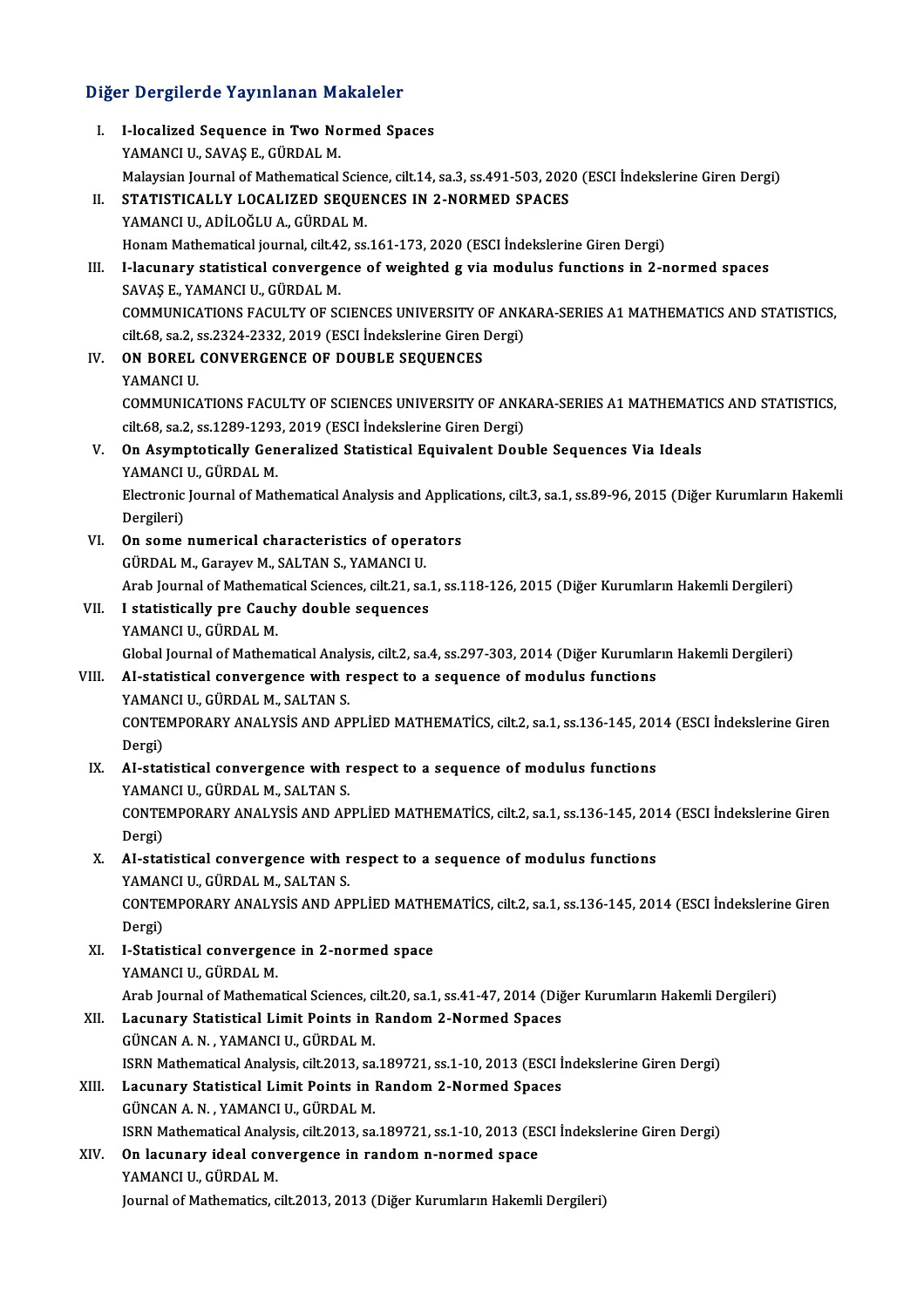### Kitap & Kitap Bölümleri

I. I-Statistical y Localized Sequence in 2-Normed Spaces y & HRup Bordmon.<br>I-Statistically Localize<br>YAMANCI U., GÜRDAL M.

I-Statistically Localized Sequence in 2-Normed Spaces<br>YAMANCI U., GÜRDAL M.<br>Artificial Intelligence and Applied Mathematics in Engineering Problems. Lecture Notes on Data Engineering and<br>Communications Technologies vol.43, YAMANCI U., GÜRDAL M.<br>Artificial Intelligence and Applied Mathematics in Engineering Problems. Lecture Notes on Data Engineering an<br>Communications Technologies, vol 43., Hemanth D., Kose U., Editör, Springer International Artificial Inte<br>Communicat<br>1046, 2020

# 1046, 2020<br>Hakemli Kongre / Sempozyum Bildiri Kitaplarında Yer Alan Yayınlar

akemli Kongre / Sempozyum Bildiri Kitapl<br>I. I-statistical convergence in n-normed spaces<br>CÜPDALM YAMANCUL I. I-statistical convergence in n-normed spaces<br>GÜRDAL M., YAMANCI U. I-statistical convergence in n-normed spaces<br>GÜRDAL M., YAMANCI U.<br>6th International Conference on Recent Advances in Pure and Applied Mathematics, Uşak, Türkiye, 12 - 15 Haziran<br>2019, SS 52 52 GÜRDAL M., YA<br>6th Internation<br>2019, ss.52-57<br>Inverse Peren 6th International Conference on Recent Advances in Pure and Appl<br>2019, ss.52-57<br>II. Inverse Berezin number inequalities and related problems<br>YAMANGUL CÜRDALM 2019, ss.52-57<br>Inverse Berezin numb<br>YAMANCI U., GÜRDAL M.<br><sup>Eth Intornational Confore</sup> Inverse Berezin number inequalities and related problems<br>YAMANCI U., GÜRDAL M.<br>6th International Conference on Recent Advances in Pure and Applied Mathematics, Uşak, Türkiye, 12 - 15 Haziran<br>2019, ss.92 97 YAMANCI U., GÜRDAL M.<br>6th International Conference on Recent Advances in Pure and Applied Mathematics, Uşak,<br>2019, ss.93-97<br>III. A-STATISTICAL CLUSTER POINTS VIA IDEALS IN FINITE DIMENSIONAL SPACES 6th International Conference on Recent Advances in Pure and Applied Mathematics, Usak,<br>2019, ss.93-97<br>III. A-STATISTICAL CLUSTER POINTS VIA IDEALS IN FINITE DIMENSIONAL SPACES<br>HIRAN M. B. VAMANCUL CÜRDAL M HUBAN M. B., YAMANCI U., GÜRDAL M. A-STATISTICAL CLUSTER POINTS VIA IDEALS IN FINITE DIMENSIONAL SPACES<br>HUBAN M. B. , YAMANCI U., GÜRDAL M.<br>Bilge Kagan 2nd International Science Congress, Adana, Türkiye, 5 - 07 Kasım 2019, ss.183-190<br>LSTATISTICAL CONVERCENC IV. I-STATISTICAL CONVERGENCE OF SEQUENCES OF FUNCTIONS IN n -NORMED SPACES<br>HUBAN M. B., YAMANCI U., GÜRDAL M. Bilge Kagan 2nd International Science C<br>I**-STATISTICAL CONVERGENCE OF S<br>HUBAN M. B., YAMANCI U., GÜRDAL M.**<br>Bilge Kagan 2nd International Science C I-STATISTICAL CONVERGENCE OF SEQUENCES OF FUNCTIONS IN n -NORMED SPACES<br>HUBAN M. B., YAMANCI U., GÜRDAL M.<br>Bilge Kagan 2nd International Science Congress, Adana, Türkiye, 5 - 07 Kasım 2019, ss.191-203<br>ON THE SUMMARILITY ME HUBAN M. B., YAMANCI U., GÜRDAL M.<br>Bilge Kagan 2nd International Science Congress, Adana, Türkiye, 5 - 07 Kasım 2019, ss.191-20<br>V. ON THE SUMMABILITY METHODS OF LOGARITHMIC TYPE OF DOUBLE SEQUENCES<br>VAMANCUL CÜRDAL M Bilge Kagan 2nd Internat<br>ON THE SUMMABILITY<br>YAMANCI U., GÜRDAL M.<br>Bilge Kagan 2nd Internat ON THE SUMMABILITY METHODS OF LOGARITHMIC TYPE OF DOUBLE SEQUENCES<br>YAMANCI U., GÜRDAL M.<br>Bilge Kagan 2nd International Science Congress, Adana, Türkiye, 5 - 07 Kasım 2019, ss.161-166<br>Sama Basults for the Zara Tooplitz Brod YAMANCI U., GÜRDAL M.<br>Bilge Kagan 2nd International Science Congress, Adana, Tür<br>VI. Some Results for the Zero Toeplitz Product Problem<br>YAMANCI U. Bilge Kagan 2nd International Science Congress, Adana, Türkiye, 5 - 07 Kasım 2019, ss.161-166 Some Results for the Zero Toeplitz Product Problem<br>YAMANCI U.<br>8th INTERNATIONAL CONFERENCE ON APPLIED ANALYSIS and MATHEMATICAL MODELING, ICAAMM 2019<br>March 10.13.2019, Jetaphyl Tyrkov, 10., 13 Mart 2019. YAMANCI U.<br>8th INTERNATIONAL CONFERENCE ON APPLIED ANALY<br>March 10-13, 2019, Istanbul-Turkey, 10 - 13 Mart 2019<br>Acrál Ture Incavalities for Hilbert Space Operate 8th INTERNATIONAL CONFERENCE ON APPLIED ANALYSIS<br>March 10-13, 2019, Istanbul-Turkey, 10 - 13 Mart 2019<br>VII. Aczél Type Inequalities for Hilbert Space Operators<br>VAMANCLU, CÜRDAL M March 10-13, 2019, Istan<br><mark>Aczél Type Inequalitie</mark><br>YAMANCI U., GÜRDAL M.<br>ETh INTERNATIONAL CO YAMANCI U., GÜRDAL M.<br>5Th INTERNATIONAL CONFERENCE ON RECENT ADVANCES IN PURE AND APPLIED MATHEMATICS (ICRAPAM 2018),Trabzon,Türkiye,23 -27Temmuz2018, ss.40-41 5Th INTERNATIONAL CONFERENCE ON RECENT ADVANCES IN PURE AND APPLIED MATHEMATICS (ICRAL<br>2018), Trabzon, Türkiye, 23 - 27 Temmuz 2018, ss.40-41<br>VIII. Some Generalized inequalities for the Berezin number of operators, Bilge K 2018), Trabzon, Türkiye, 23 - 27 Temmuz 2018, ss.40-41<br>Some Generalized inequalities for the Berezin number of operators, Bilge Kagan International<br>Science Congrees (ISC-2018), Tam Metin Bildiri Kitabı, İdea Modern Yayın E Some<br>Sciend<br>2018.<br>VAMAL Science Congrees (ISC<br>2018.<br>YAMANCI U., GÜRDAL M.<br>Bilse Kesan International 2018.<br>YAMANCI U., GÜRDAL M.<br>Bilge Kagan International Science Congress, Adana, Türkiye, 26 - 29 Ekim 2018, ss.200-204 YAMANCI U., GÜRDAL M.<br>Bilge Kagan International Science Congress, Adana, Türkiye, 26 - 29 Ekim 2013<br>IX. Refinement of some inequalities for Berezin Numbers of operators<br>VAMANCUU TUNG B. GÜRDAL M. Bilge Kagan International Science<br>Refinement of some inequaliti<br>YAMANCI U., TUNÇ R., GÜRDAL M.<br>V. Uluslararası Multidispliner Calis Refinement of some inequalities for Berezin Numbers of operators<br>YAMANCI U., TUNÇ R., GÜRDAL M.<br>V. Uluslararası Multidispliner Çalışmaları Sempozyumu (ISMS), Ankara, Türkiye, 16 - 17 Kasım 2018, ss.419<br>Beyerse inequalities YAMANCI U., TUNÇ R., GÜRDAL M.<br>V. Uluslararası Multidispliner Çalışmaları Sempozyumu (ISMS), Ank<br>X. Reverse inequalities for the Berezin numbers of operators<br>YAMANCI U., GÜRDAL M., KARAEV M. T. V. Uluslararası Multidispliner Çalışmalar<br>Reverse inequalities for the Berezii<br>YAMANCI U., GÜRDAL M., KARAEV M. T.<br>VI. International Euresian conference of Reverse inequalities for the Berezin numbers of operators<br>YAMANCI U., GÜRDAL M., KARAEV M. T.<br>VI. International Eurasian conference on mathematical sciences and applications, Budapest, Macaristan, 15 - 18<br>Ağustos 2017, ss. YAMANCI U., GÜRDA<br>VI. International Eur<br>Ağustos 2017, ss.93<br>Naw Tune Incausl VI. International Eurasian conference on mathematical sciences and applications, Budapest, N<br>Ağustos 2017, ss.93<br>XI. New Type Inequalities for Reproducing Kernel Hilbert Space and Its Applications<br>XAMANCLU CÜPDAL M. CARNOV Ağustos 2017, ss.93<br><mark>New Type Inequalities for Repro</mark><br>YAMANCI U., GÜRDAL M., Garayev M.<br>International Cenference en Annlied

YAMANCI U., GÜRDAL M., Garayev M.<br>International Conference on Applied Analysis and Mathematical Modeling, İstanbul, Türkiye, 3 - 07 Temmuz 2017,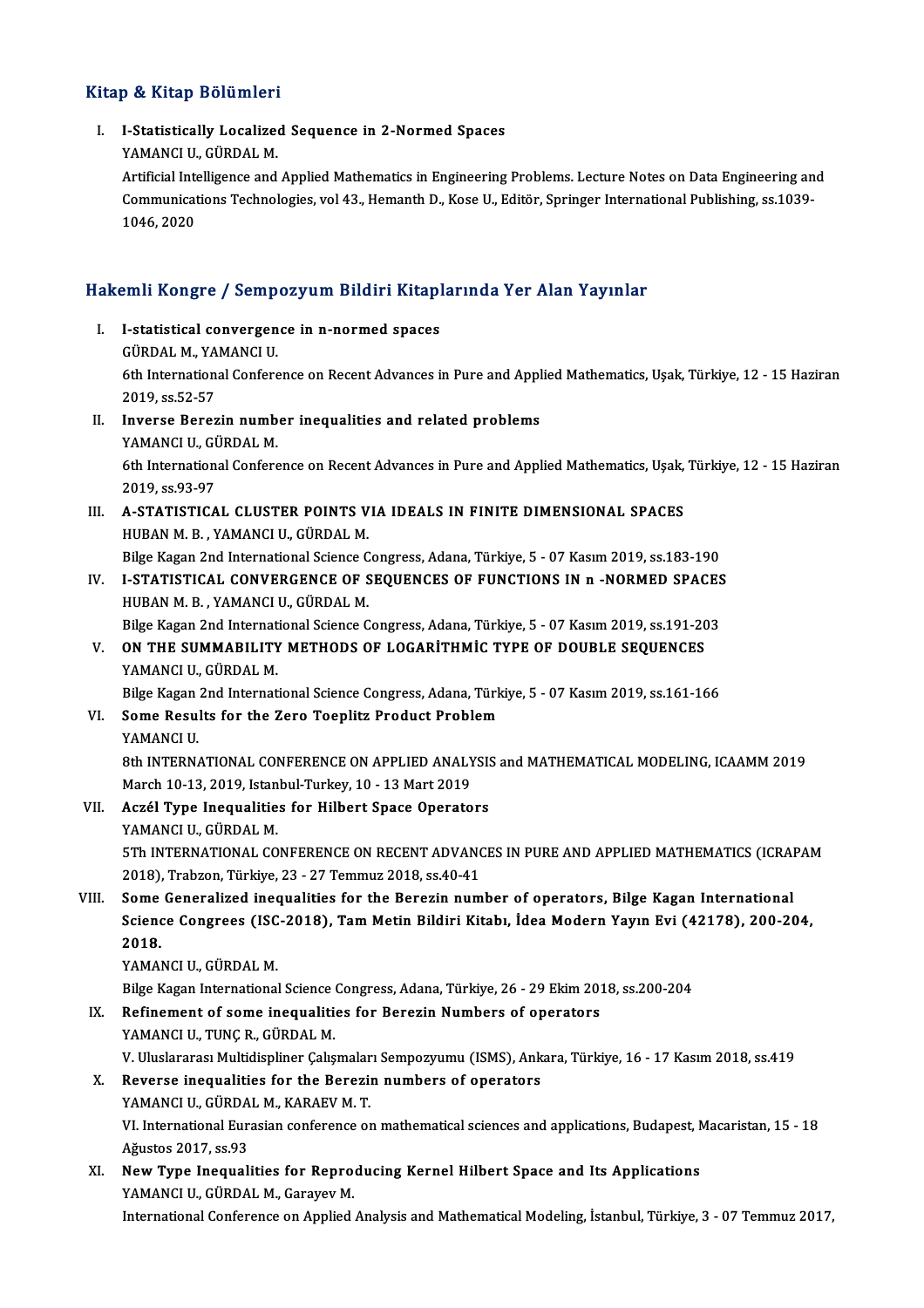ss.56

ss.56<br>XII. On filter convergence of nets in uniform spaces Kuşadası, Aydın.<br>SAVAS E. YAMANCUU ss.56<br>**On filter convergen**<br>SAVAŞ E., YAMANCI U.<br>4th International Conf 0n filter convergence of nets in uniform spaces Kuşadası, Aydın.<br>SAVAŞ E., YAMANCI U.<br>4th International Conference on Recent Advances in Pure and Applied Mathematics, Aydın, Türkiye, 11 - 15 Mayıs<br>2017 *s*e 179 SAVAŞ E., YAN<br>4th Internatio<br>2017, ss.178 2017, ss.178<br>XIII. On power inequalities for Berezin number of operators and convex functions 2017, ss.178<br>**On power inequalities for Bere**<br>YAMANCI U., GÜRDAL M., ÇELİK C.<br>4th International Conference on B. 4th International Conference on Recent Advances in Pure and Applied Mathematics, Aydın, Türkiye, 11 - 15 Mayıs<br>2017. ss.205 YAMANCI U.,<br>4th Internatio<br>2017, ss.205<br>Bonozin nun 4th International Conference on Recent Advances in Pure and Applied Mathematics, Aydın, Türk<br>2017, ss.205<br>XIV. Berezin number inequality for convex function in Reproducing Kernel Hilbert Space<br>XAMANCUL CÜRDAL M. CARAYEV M. 2017, ss.205<br>Berezin number inequality for conve<br>YAMANCI U., GÜRDAL M., GARAYEV M. T.<br>4th International Conference on Becent A 4th International Conference on Recent Advances in Pure and Applied Mathematics, Aydın, Türkiye, 11 - 15 Mayıs<br>2017, ss.204 YAMANCI U., GÜRDAL M., GARAYEV M.T. 4th International Conference on Recent Advances in Pure and Applied Mathematics, Aydın, Türki:<br>2017, ss.204<br>XV. Inverse numerical radius inequality for Reproducing Kernel Hilbert Space Operators<br>XAMANGUL CÜPDALM 2017, ss.204<br>Inverse numerical rad<br>YAMANCI U., GÜRDAL M.<br>2nd International Confor Inverse numerical radius inequality for Reproducing Kernel Hilbert Space<br>YAMANCI U., GÜRDAL M.<br>2nd International Conference on Analysis and Its Application, 12 - 15 Temmuz 2016<br>New Summability Method and Its Applications YAMANCI U., GÜRDAL M.<br>2nd International Conference on Analysis and Its Ap<br>XVI. New Summability Method and Its Applications<br>Garayev M., GÜRDAL M., YAMANCI U. 2nd International Conference on Analysis and Its Application, 12 - 15 Temmuz 2016 New Summability Method and Its Applications<br>Garayev M., GÜRDAL M., YAMANCI U.<br>3rd International Conference on Recent Advances in Pure and Applied Mathematics, Muğla/Bodrum, Türkiye, 19 -<br>03 Mayre 3016, 88.86 Garayev M., GÜRDAL<br>3rd International Con<br>02 Mayıs 2016, ss.86<br>f statistical convens 3rd International Conference on Recent Advances<br>02 Mayıs 2016, ss.86<br>XVII. f statistical convergence in 2 normed spaces<br>XAMANCUL CÜPDALM 02 Mayıs 2016, ss.86<br>f statistical convergen<br>YAMANCI U., GÜRDAL M.<br>International Conference International Conference in 2 normed spaces<br>International Conference on Intuitionistic Fuzzy Sets Theory and Applications, 20 - 22 Nisan 2016<br>Std statistical convergence in intuitionistic fuzzy normed spaces YAMANCI U., GÜRDAL M.<br>International Conference on Intuitionistic Fuzzy Sets Theory and Applicat<br>XVIII. std statistical convergence in intuitionistic fuzzy normed spaces<br>YAMANCI U., GÜRDAL M. International Conference<br>std statistical converge<br>YAMANCI U., GÜRDAL M.<br>International Conference std statistical convergence in intuitionistic fuzzy normed spaces<br>YAMANCI U., GÜRDAL M.<br>International Conference on Intiuniotistic Fuzzy Sets Theory and Aplications 2016, 20 - 22 Nisan 2016<br>On some generalized inequalities XIX. On some generalized inequalities for Reproducing Kernel Hilbert Space Operators International Conference<br>On some generalized i<br>YAMANCI U., GÜRDAL M.<br>The 4th Abu Dhebi Unive On some generalized inequalities for Reproducing Kernel Hilbert Space Operators<br>YAMANCI U., GÜRDAL M.<br>The 4th Abu Dhabi University Annual International Conference: Mathematical Science its Applications, Abu Dhabi,<br>Birlesik YAMANCI U., GÜRDAL M.<br>The 4th Abu Dhabi University Annual International<br>Birleşik Arap Emirlikleri, 23 - 26 Aralık 2015, ss.71<br>Statistical convenzence and onerators en Foe XX. Statistical convergence and operators on Fock spaces<br>YAMANCI U. GÜRDAL M. Birleşik Arap Emirlikleri, 23 - 26 Aralık 2015, ss.71 Statistical convergence and operators on Fock spaces<br>YAMANCI U., GÜRDAL M.<br>International Conference on Advancements in Mathematical Sciences, 5 - 07 Kasım 2015<br>Statistical Convergence of and Operators on Fock Spaces. XXI. Statistical Convergence of and Operators on Fock Spaces International Conference<br>Statistical Convergenc<br>YAMANCI U., GÜRDAL M.<br>International Conference International Conference on Advancements in Mathematical Sciences (AMS-2015), Antalya, Türkiye, 5 - 07 Kasım<br>2015. ss.119 YAMANCI U., GÜRDAL M. XXII. On the existence of invariant subspace 2015, ss.119<br>On the existence of invariant subsp<br>MUBARIZ T G., GÜRDAL M., YAMANCI U.<br>International Conference on Becent Adv International Conference on Recent Advances in Pure and Applied Mathematics, İstanbul, Turkey, 2015, 6 - 08<br>Haziran 2015 MUBARIZ T G.,<br>International (<br>Haziran 2015<br>Description International Conference on Recent Advances in Pure and Applied Mathematics, İstanbul, Turkey, 2015, 6 - 08<br>Haziran 2015<br>XXIII. Description of Bloch spaces weighted Bergman spaces and their invariant subspaces and related<br> Haziran 20<mark>:</mark><br>Descriptio<br>questions<br>MUPAPIZ T Description of Bloch spaces weight<br>questions<br>MUBARIZ T G., GÜRDAL M., YAMANCI U.<br>International Conference on Becont Adv questions<br>MUBARIZ T G., GÜRDAL M., YAMANCI U.<br>International Conference on Recent Advances in Pure and Applied Mathematics, 6 - 09 Kasım 2014 XXIV. Description of Block Spaces and Their Invariant Subspaces, and Related Questions International Conference on Recent Adv<br>Description of Block Spaces and Th<br>MÜBARİZ T K., GÜRDAL M., YAMANCI U.<br>International Conference on Becent Adv International Conference on Recent Advances in Pure and Applied Mathematics, Antalya, Türkiye, 6 - 09 Kasım 2014, ss.106 MÜBARİZ T K<br>International<br>2014, ss.106<br>Statiotical C International Conference on Recent Advances in Pure and Applied Mather<br>2014, ss.106<br>XXV. Statistical Convergence and Some Questions of Operator Theory 2014, ss.106<br>Statistical Convergenc<br>GÜRDAL M., YAMANCI U.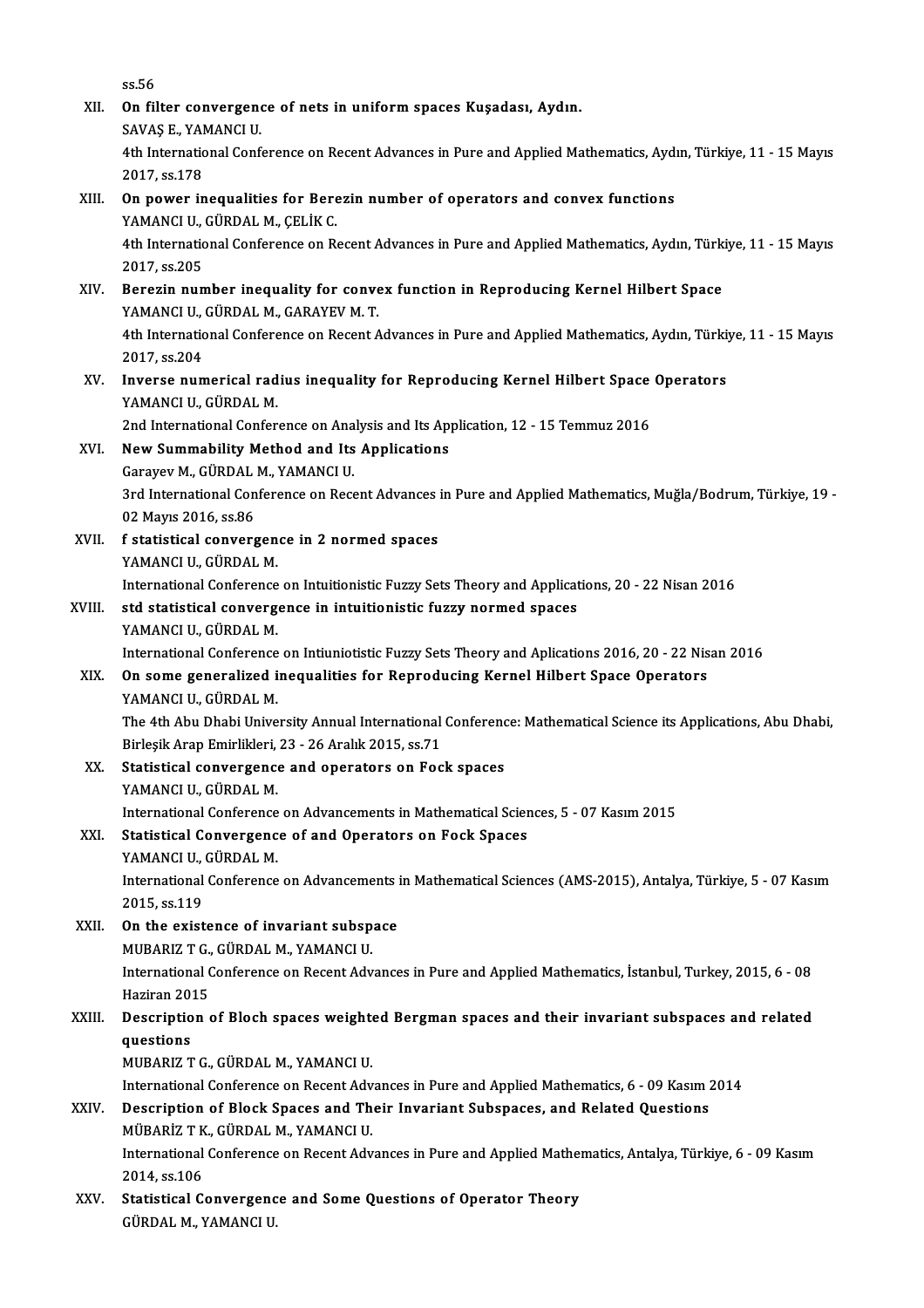International Conference on Recent Advances in Pure and Applied Mathematics, Antalya, Türkiye, 6 - 09 Kasım<br>2014. as 119 International<br>2014, ss.119<br>Some neeult

|               | International Conference on Recent Advances in Pure and Applied Mathematics, Antalya, Türkiye, 6 - 09 Kasım     |
|---------------|-----------------------------------------------------------------------------------------------------------------|
|               | 2014, ss 119                                                                                                    |
| XXVI.         | Some results via de la Vallée-Poussin mean in probabilistic 2-normed spaces, Recent Advances in                 |
|               | Mathematics, Statistics and Economics                                                                           |
|               | YAMANCI U., GÜRDAL M., AYTAR S.                                                                                 |
|               | The 2014 International Conference on Pure Mathematics-Applied Mathematics, 1 Eylül - 24 Ağustos 2014            |
| XXVII.        | On Statistical Limit Points in a Fuzzy Valued Metric Space, Recent Advances in Mathematics, Statistics          |
|               | and Economics                                                                                                   |
|               | AYTAR S., YAMANCI U., GÜRDAL M.                                                                                 |
|               | The 2014 International Conference on Pure Mathematics-Applied Mathematics, 3 Eylül - 01 Ağustos 2014            |
| XXVIII.       | Statistical Convergence and Berezin Symbols for Double Sequences                                                |
|               | YAMANCI U., GÜRDAL M., AYTAR S.                                                                                 |
|               | 3rd International Eurasian Conference On Mathematical Sciences and Applications, Vienna, Avusturya, 25 - 28     |
|               | Ağustos 2014, ss 34                                                                                             |
| XXIX.         | I-Statistically Pre-Cauchy Double Sequences Defined by a Modulus                                                |
|               | GÜRDAL M., YAMANCI U.                                                                                           |
|               | Third International Conference on Operator Theory, Hammamet, Tunus, 28 Nisan - 01 Mayıs 2014, ss.28             |
| XXX.          | On Statistical Limit Points in a Fuzzy Valued Metric Space                                                      |
|               | AYTAR S., YAMANCI U., GÜRDAL M.                                                                                 |
|               | The 2014 International Conference on Pure Mathematics-Applied Mathematics, 15 - 17 Mart 2014                    |
| XXXI.         | Some Results via De La Vallée-Poussin Mean In probabilistic 2-Normed Spaces                                     |
|               | YAMANCI U., GÜRDAL M., AYTAR S.                                                                                 |
|               | 2014 Interna tional Conference on Pure Mathematics - Applied Mathematics (PM -AM '14), Venice, İtalya, 15 - 17  |
|               | Mart 2014, ss 34-39                                                                                             |
| XXXII.        | A^{I}-statistical convergence with respect to a sequence of modulus functions                                   |
|               | YAMANCI U., GÜRDAL M., SALTAN S.                                                                                |
|               | The Algerian-Turkish International days on Mathematics, İstanbul, Türkiye, 12 Eylül 2013 - 14 Eylül 2014, ss.94 |
| XXXIII.       | Lacunary A-statistical Convergence on Probabilistic Normed Space                                                |
|               | GÜRDAL M, HUBAN M B, YAMANCI U.                                                                                 |
|               | The Algerian-Turkish International days on Mathematics, İstanbul, Türkiye, 12 - 14 Eylül 2013, ss.94            |
| <b>XXXIV</b>  | A^{I}-statistical convergence with respect to a sequence of modulus functions                                   |
|               | YAMANCI U., GÜRDAL M., SALTAN S.                                                                                |
|               | The Algerian-Turkish International days on Mathematics, İstanbul, Türkiye, 12 Eylül 2013 - 14 Eylül 2014, ss.94 |
| <b>XXXV</b>   | Berezin symbols, Riccati operator equations and related questions                                               |
|               | MÜBARİZ T K., GÜRDAL M., SALTAN S., YAMANCI U.                                                                  |
|               | 4th International Conference on Matrix Analysis and Applications, Konya, Türkiye, 2 - 05 Temmuz 2013, ss.18     |
| XXXVI.        | Blaschke sequences, Berezin symbols and related problems                                                        |
|               | KARAEV M. T., GÜRDAL M., SALTAN S., YAMANCI U.                                                                  |
|               | 1st International Western Balkans Conference of Mathematical Sciences, Elbasan, Arnavutluk, 30 Mayıs - 01       |
|               | Haziran 2013, ss 72-73                                                                                          |
| <b>XXXVII</b> | On asymptotically generalized statistical equivalent double sequences via ideals                                |
|               | YAMANCI U., GÜRDAL M.                                                                                           |
|               | 1st International Western Balkans Conference of Mathematical Sciences, Elbasan, Arnavutluk, 30 Mayıs - 01       |
|               | Haziran 2013, ss 86-88                                                                                          |
| XXXVIII.      | Lacunary Statistical Limit Points in Random 2-Normed Spaces                                                     |
|               | GÜNCAN A. N., YAMANCI U., GÜRDAL M.                                                                             |
|               | The Algerian-Turkish International days on Mathematics (ATIM-2012), Annaba, Cezayir, 9 - 11 Ekim 2012, ss.43    |
| <b>XXXIX</b>  | On the Berezin symbols method, Abel convergence and related questions                                           |
|               | MÜBARİZ T K., GÜRDAL M., YAMANCI U.                                                                             |
|               | The Algerian-Turkish International days on Mathematics (ATIM-2012), Annaba, Cezayir, 9 - 11 Ekim 2012, ss.110   |
| XL.           | Some results on dist-formulas, Toeplitz operators and Berezin symbols                                           |
|               |                                                                                                                 |